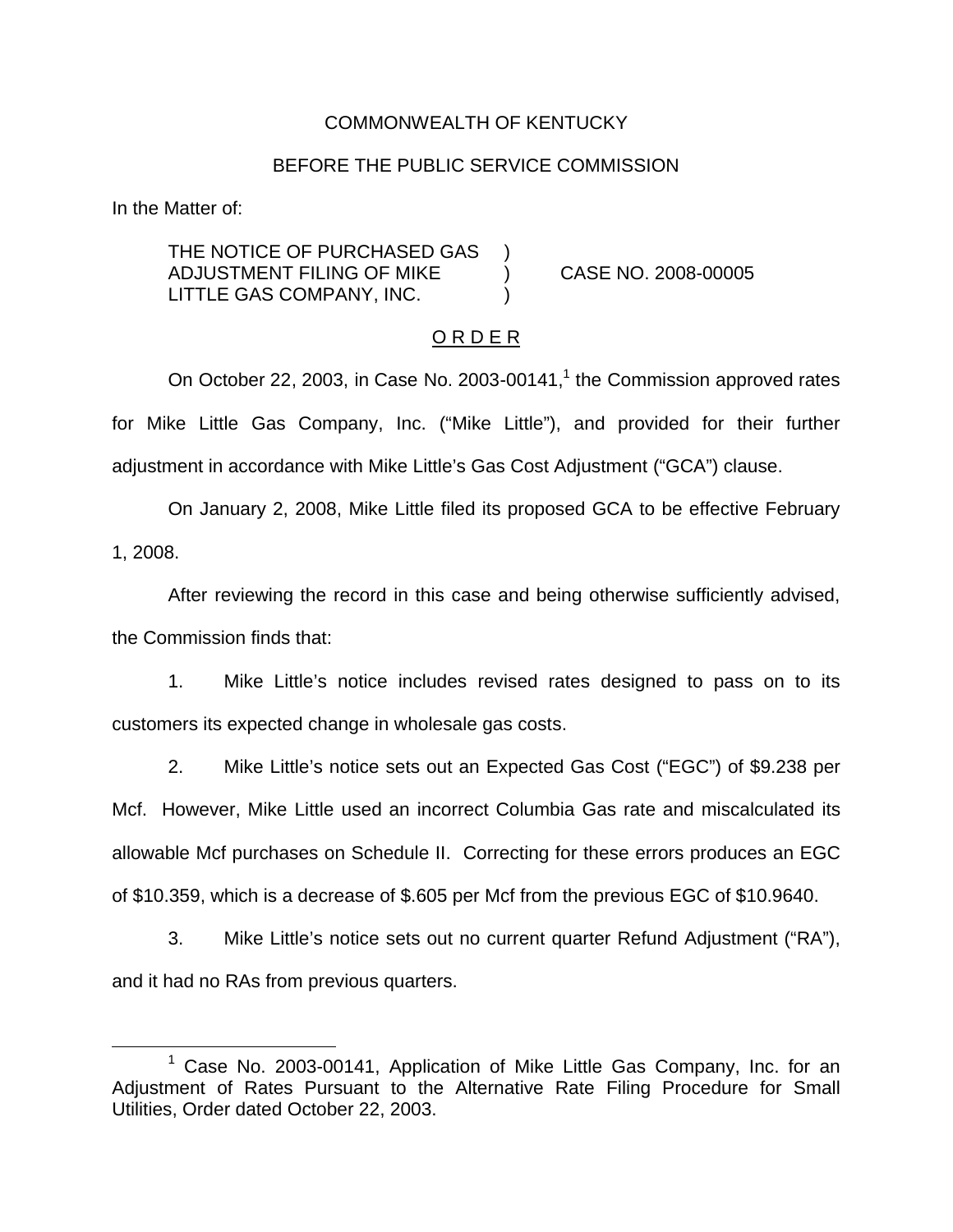4. Mike Little's notice sets out a current quarter Actual Adjustment ("AA") of (\$.010) per Mcf. Mike Little used an incorrect EGC in its calculation and also used an incorrect previous quarter AA. Correcting for these errors produces a current quarter AA of \$.0433 per Mcf and a total AA of \$2.6758 per Mcf, which is an increase of \$.0873 per Mcf from the previous total AA.

5. Mike Little's Gas Cost Adjustment Rate is \$13.0348 per Mcf, which is \$.5177 per Mcf less than the previous rate of \$13.5525.

6. The rates in the Appendix to this Order are fair, just, and reasonable, and should be approved for billing for service rendered by Mike Little on and after February 1, 2008.

IT IS THEREFORE ORDERED that:

1. Mike Little's proposed rates are denied.

2. The rates in the Appendix, attached hereto and incorporated herein, are approved for billing for service rendered on and after February 1, 2008.

3. Within 20 days of the date of this Order, Mike Little shall file with this Commission its revised tariffs setting out the rates authorized herein.

Done at Frankfort, Kentucky, this 31<sup>st</sup> day of January, 2008.

By the Commission

ATTEST:



**Executive Director**